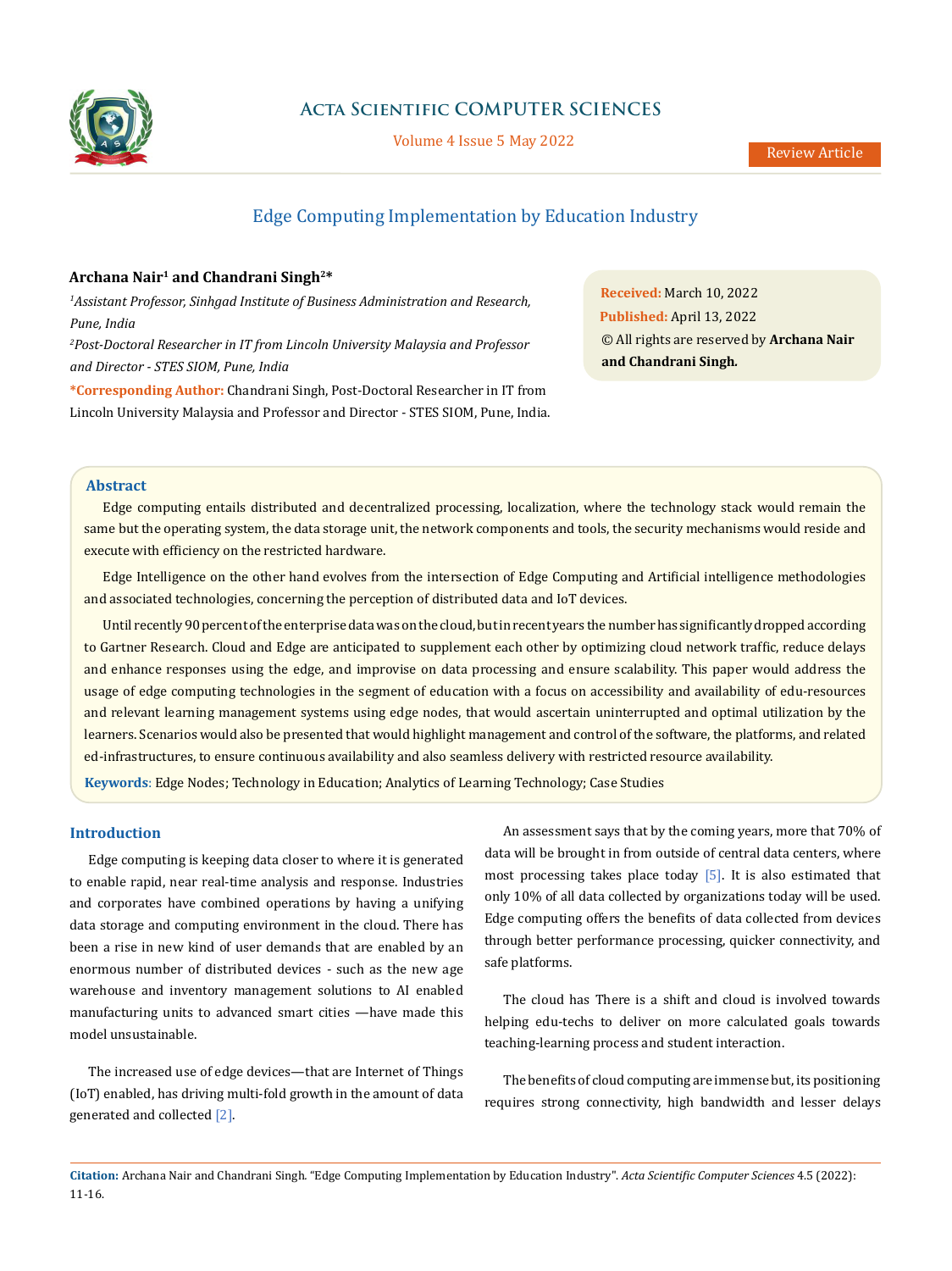– conditions that may typically not be available on educational campuses. Thus we see that, edge computing is coming up as a corresponding enabler in the classroom. A good base in cloud computing forming a solid foundation for edge networks. Let's look at its application in the classroom and benefits in teachinglearning.

## **The advantages of edge computing for educational institutes**

A unified cloud platform processes data by collecting it from a varied number of sources and away from them, edge computing on the other hand collects and analysis data at or close to the source. Instead of sending the data to major servers, edge computing brings intellect to devices at the network edge like routers, routing switches, or even computers and hand held devices [1].

As data has a shorter distance to travel from the source to the edge, users experience a better network performance. This gives way to augmented-reality (AR) and virtual-reality (VR) applications. In the classroom, for example a virtual lab which will require higher connectivity to work seamlessly [3]. An edge computing enabled environment will mean that students and teachers can access the information and applications they need to learn, teach and conduct research.

In a unified cloud, a service down at the edge will not disrupt the complete network, ensuring continuity during crises. Today educational organizations continue to depend on the distributed cloud for research and major events, the safety factors of edge computing will benefit the institutes a lot.

A common benefit of both edge and cloud is its scalability. A study by an IT giant says edge computing can offer a cheaper way for organizations to grow their computing capability  $[4]$ .

How edge computing differs from cloud is important to be understood. As it will be a very close call for the decision makers when choosing a technology that are both growing and competent. Let's take a look at a border difference, between them.

#### **Edge computing for the classroom**

#### **Better connected devices**

As more interconnected and independent IoT devices continues to grow, where nearly half of the students say they use a desktop

| Edge Computing                       | Cloud Computing                              |
|--------------------------------------|----------------------------------------------|
| Decentralised Design                 | Centralised Design                           |
| Latency is Low                       | Latency is High                              |
| Located Close to Source              | Remote from source                           |
| Data loads are small and<br>sporadic | Data load Large and continuous               |
| Implementation cost is less          | Implementation cost is<br>comparatively high |
| Infrastructure is limited            | Infrastructure is Scalable                   |
| Mobility is supported                | Mobility is Limited                          |
|                                      |                                              |

12

#### **Table 1**

computer in the classroom the other half uses a smartphones. 30 percent of students use interactive whiteboards and 20 percent use tablets for education and co-curricular needs. Such devices, that lack bandwidth to send data and information back to the central cloud could find processing data on the edge faster and more efficient [6].

For students, this means access to enhanced learning and collaborative experience. For toddlers and their teachers, sensors based toys in hand can provide real-time information about student behaviours and changing aspects, giving insights for more focused actions.

#### **More immersive and interactive learning**

Edge computing supports smoother and more realistic AR and VR applications in schools. Equipped with industrial motherboards and intelligent edge computers, schools will be able to support local data processing and reduced delays  $[14,15]$ . This means that students will experience virtually no distance compared to applications that rely solely on the central cloud. Enhanced immersion only enriches and animates the learning experience and opens the door for the future of learning.

It is the future of learning that can enable edge computing: AR flashcards and worksheets combine interactions and audio-visual interests into comparatively-black-white notes and lesson plans. Meanwhile, VR Lab and experiment opened space for problemsolving and innovation, even support deeper understanding and remembrance [15].

### **Citation:** Archana Nair and Chandrani Singh*.* "Edge Computing Implementation by Education Industry". *Acta Scientific Computer Sciences* 4.5 (2022): 11-16.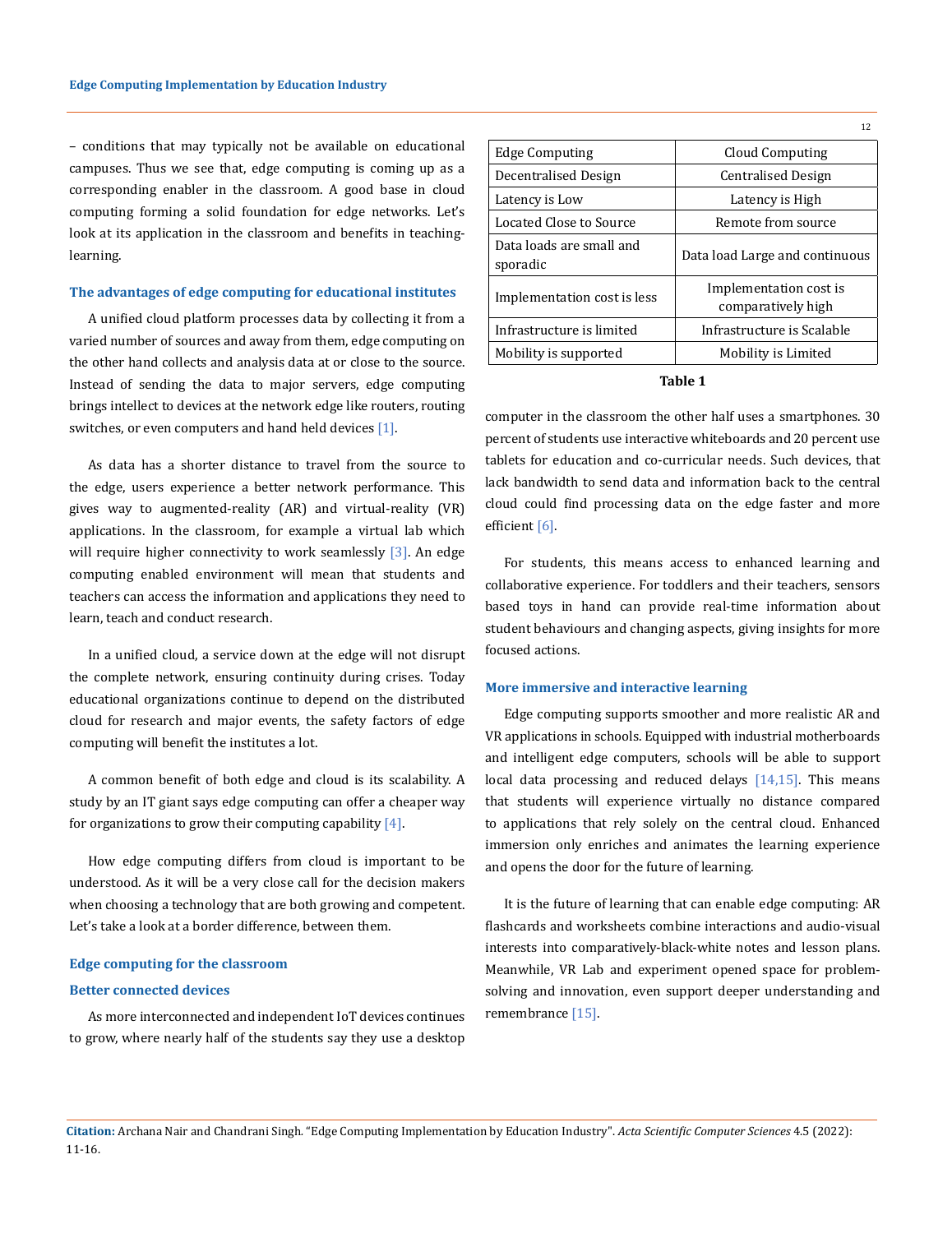## **Enhanced real-time feedback**

In the future, supported edge devices with machine-learning capabilities can take input from learners and respond quickly with the help of edge computing. Imagine smart feedback and tools that can track and monitor students in academic, curriculum, and extracurricular activities - logging areas where they are best or where they struggle. These intelligent edge hardware and software solutions already exist, allowing organizations and institutions to prototype Edge AI solutions and manage and secure them easily [7].

Due to the high network speed that is affordable through Edge Computing, these tools and systems can quickly adapt to students' learning styles, increase online classes to close distances, distribute instructions and questions to promote learning, or suggest appropriate curricula according to their needs. Although such use cases have not yet been resolved, edge computing allows these endless possibilities.

#### **Lets' get familiar with some terms**

- **Edge computing:** Edge computing is a physical calculation infrastructure located on the spectrum between equipment and hyperscale cloud, supporting various applications. The edge computing process brings capabilities closer to the end user/device/data source that eliminates the journey of the cloud data center and reduces delays.
- • **On-premise edge computing:** Computing resources on premises that are managed by a third-party operators for any organization. On-premise edge computing holds sensitive data on-premises while still taking advantage of the pliability offered by the edge cloud.
- • **Edge Cloud:** Edge cloud has the aids of both cloud and onpremise servers, as it has the capacity to handle unprecedented rise in data load.
- Private Cloud: Cloud services are provided to fixed or specific users over a private network. They have the benefits of scalability and agility along with that of higher security and privacy.
- • **Network edge:** Here the organization owned networks are connected to the internet or other networks.



**Figure 1:** Plain view of Edge computing.

# **Implementing this technological advancement in education sector**

Modern technology is needed by students at every level of education, this helps them in staying relevant in the competitive job market. As more of the classroom gets online and interactions between student and teacher become virtual, schools have to implement a host of services through applications. Replacing the traditional teaching-learning methodology is inevitable. Providing the current age technology for learning has put our schools and educational institute under strain to maintain the cost of implementing the IT setup [9].

Some ways edge computing is impacting the classroom.

#### **Adjusting network traffic**

Within edge computing, micro data centres have technology that can increase and decrease the resources a per the school's requirements. As data in brought on campus, latencies can be reduced considerably for a enhanced user experience. Since edge computing tasks can be managed remotely the cost of travelling to these sites reduces response time [11].

#### **Improving user experienc**e

As schools start to use edge computing, they give importance to connectivity and networking across several campuses to eliminate slow speeds, which makes the experience of students and teachers better and efficient [12].

## **Enhance student performance, confidence and mental wellbeing**

An edge computing enabled AI would monitor pointers of students' understanding and ease with the subject matter being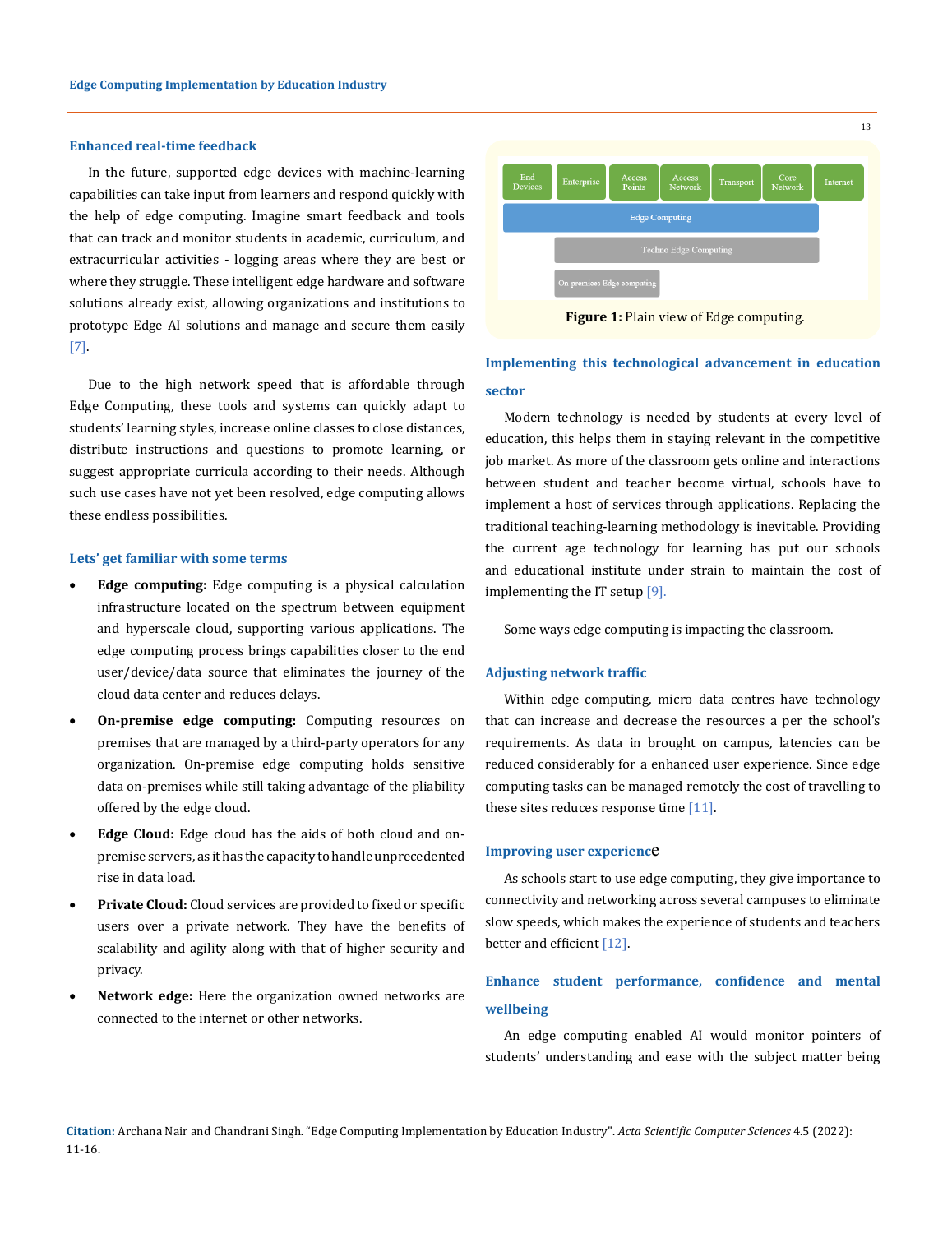taught. If the students seems to lag in understanding, the system provides a re-run of the topic by offering help and repeating the critical parts of lessons [14].

#### **Evolving methodologies**

The manner in which classes are planned, conducted and evaluated, has a lot of influence of IoT devices. Use of e-books, smart boards, natural language based note-taking systems, GPS tracked school buses, disaster alarms, etc. has changed the methods of teaching and learning.

#### **Automated attendance recording**

IoT can solve the hefty task of recording and consolidating attendance. Biometric attendance or barcode-based with the identity card number of the student can be used in automatically recording the attendance as they enter the classroom.

#### **Distance learning**

Attending online class was the normal for the last 2 years for all students. Attending online classes, viewing pre-recorded classes, online time-based quizzes, were some point that are now a regular activity amt most institutes.

A summarization of the points discussed can be seen in figure 2. IoT devices give students dependable access to the entire student learning process and progress.





Now let's look at some statistics on implementation and plans of different sectors with respect to edge computing. The figure 3 represents the view of global agile decision makers on inclusion of edge computing. As we see eleven percent of education and healthcare leaders plan to implement edge technology in 2022 and nearly twenty four percent in the upcoming years. Though we that implementation and planning in other sectors are at least six percent higher than the education and health care combined, it is a positive outlook. The manufacturing shows the most promising implementation and planning growth.



**Figure 3:** Planning, Implementation and acceptance of Edge Computing in different sectors across the world.

Let us get familiar with some actual implementation of the technology, in the form of case studies from across the world.

#### **Case 1**

Here we take a case of a computer science teacher, from Alabama. She has shared her experiences using IoT platform in her classroom and throughout the school. Using IoT-enabled electric settings helped her redirect students' attention.

She also used the application feature where a virtual assistant alerts the administration of an emergency. The IoT based app would generate different alerts depending on the type of emergency [16].

#### **Case 2**

An Elementary school in Virginia has created a choice of reading print books or on a hand-held device in the library, teachers can take social media based development workshops, alongside regular offline programs. The teachers of this school, for example, might use popular applications for finding and sharing innovative ideas with their class and the world at large [17].

14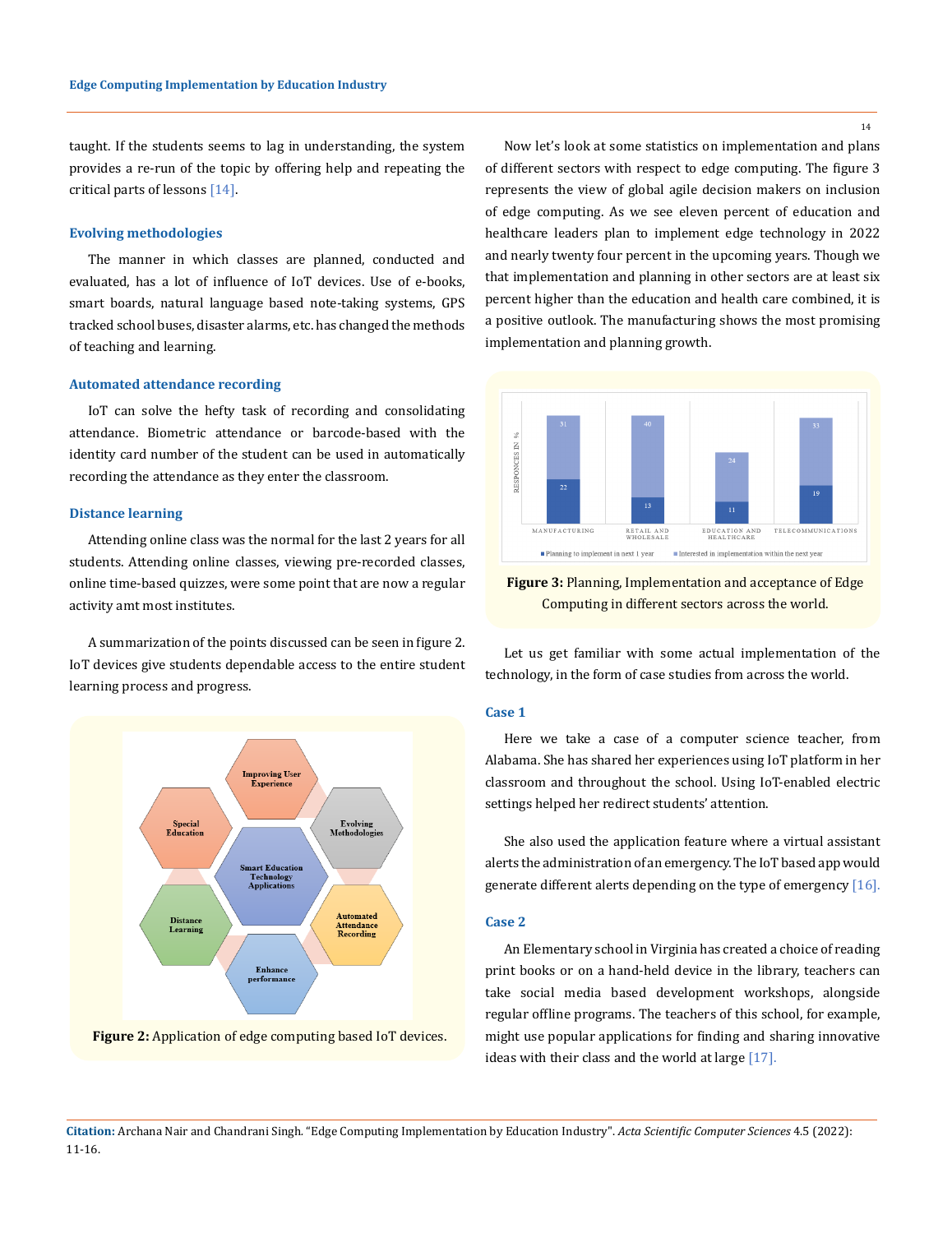#### **Case 3**

A teacher from the South of India uses AR in the classroom. He uses 3d viewing applications to take students on virtual trips. The students explore historical places, zoos and sanctuaries, underwater expeditions. With this experience at hand, he encourages them to write on it. He points that once started using technology in class there was more visual media for them to learn from. Students were able to grasp new vocabulary. Student participation has also increased; they ask more questions about how things work  $[18]$ .

### **Conclusion**

A substantial change is already underway at educational institutions due to the pandemic of 2020, and inclusion of IoT in teaching-learning is supported by edge computing. Many educational institutes prefer students to attend online classes rather than miss any school  $[18]$ . Online teaching and learning in now a very obvious and active part of the entire education instruction medium. Edge computing is playing a significant role in collaboration of edutech applications and devised based support. Research and decisions makers beleve that edge combined with other aspects will bring convenience, improved experience and better teaching learning in this sector. Edge-adjacent technologies are here to stay and will continue to develop and deploy across the education sector.

### **Bibliography**

- 1. Dai Lizhu., *et al*[. "Design and Research of Intelligent](https://www.researchgate.net/publication/356204044_Design_and_Research_of_Intelligent_Educational_Administration_Management_System_Based_on_Mobile_Edge_Computing_Internet)  [Educational Administration Management System Based on](https://www.researchgate.net/publication/356204044_Design_and_Research_of_Intelligent_Educational_Administration_Management_System_Based_on_Mobile_Edge_Computing_Internet)  [Mobile Edge Computing Internet".](https://www.researchgate.net/publication/356204044_Design_and_Research_of_Intelligent_Educational_Administration_Management_System_Based_on_Mobile_Edge_Computing_Internet) *Mobile Information Systems* [\(2021\): 1-12.](https://www.researchgate.net/publication/356204044_Design_and_Research_of_Intelligent_Educational_Administration_Management_System_Based_on_Mobile_Edge_Computing_Internet)
- 2. Khan Wazir., *et al*[. "Edge computing: A survey".](https://www.sciencedirect.com/science/article/abs/pii/S0167739X18319903) *Future [Generation Computer Systems](https://www.sciencedirect.com/science/article/abs/pii/S0167739X18319903)* (2019): 97.
- 3. [Hong Zhu. "Edge Computing in Mobile Information System](https://doi.org/10.1155/2021/6946454)  [for Digital Construction of College English Teaching".](https://doi.org/10.1155/2021/6946454) *Wireless [Communications and Mobile Computing](https://doi.org/10.1155/2021/6946454)* (2021).
- 4. M F Tefek., *et al*[. "A new hybrid gravitational search-teaching](https://link.springer.com/article/10.1007/s00521-017-3244-9)[learning-based optimization method for energy demand](https://link.springer.com/article/10.1007/s00521-017-3244-9)  estimation of Turkey". *[Neural Computing and Applications](https://link.springer.com/article/10.1007/s00521-017-3244-9)* 31. [7 \(2019\): 2939-2954.](https://link.springer.com/article/10.1007/s00521-017-3244-9)
- 5. [Jason Collier. "Three Ways Edge Computing is Impacting](https://www.iotevolutionworld.com/fog/articles/439066-three-ways-edge-computing-impacting-education.htm)  [Education" \(2018\).](https://www.iotevolutionworld.com/fog/articles/439066-three-ways-edge-computing-impacting-education.htm)
- 6. [Wu Juanjuan. "Intelligent Classroom Learning Model of](https://www.hindawi.com/journals/wcmc/2022/4777195/)  [College English Based on Data Mining Technology in Mobile](https://www.hindawi.com/journals/wcmc/2022/4777195/)  Edge Computing Environment". *[Wireless Communications and](https://www.hindawi.com/journals/wcmc/2022/4777195/)  [Mobile Computing](https://www.hindawi.com/journals/wcmc/2022/4777195/)* (2022).
- 7. Cao Keyan., *et al*[. "An Overview on Edge Computing Research".](https://ieeexplore.ieee.org/document/9083958)  *[IEEE Access](https://ieeexplore.ieee.org/document/9083958)* (2020): 1-1.
- 8. Filali Abderrahime., *et al*[. "Multi-Access Edge Computing: A](https://ieeexplore.ieee.org/document/9240934)  Survey". *IEEE Access* [8 \(2020\): 197017-197046.](https://ieeexplore.ieee.org/document/9240934)
- 9. Shahzadi S., *et al*[. "Multi-access edge computing: open](https://doi.org/10.1186/s13677-017-0097-9)  [issues, challenges and future perspectives".](https://doi.org/10.1186/s13677-017-0097-9) *Journal of Cloud Computing* [6 \(2017\): 30.](https://doi.org/10.1186/s13677-017-0097-9)
- 10. Yuan Ai., *et al*[. "Edge computing technologies for Internet of](https://doi.org/10.1016/j.dcan.2017.07.001)  Things: a primer". *[Digital Communications and Networks](https://doi.org/10.1016/j.dcan.2017.07.001)* 4.2 [\(2018\): 77-86.](https://doi.org/10.1016/j.dcan.2017.07.001)
- 11. [Kim W S. "Progressive Traffic-Oriented Resource Management](https://doi.org/10.3390/e23050532)  [for Reducing Network Congestion in Edge Computing".](https://doi.org/10.3390/e23050532) *Entropy [\(Basel, Switzerland\)](https://doi.org/10.3390/e23050532)* 23.5 (2021): 532.
- 12. Cui Laizhong., *et al*[. "A Decentralized and Trusted Edge](https://ieeexplore.ieee.org/document/8891711)  [Computing Platform for Internet of Things".](https://ieeexplore.ieee.org/document/8891711) *IEEE Internet of [Things Journal](https://ieeexplore.ieee.org/document/8891711)* (2019): 1-1.
- 13. [Gamal Emara. "How The Edge Is Set To Reshape The World Of](https://www.cxoinsightme.com/opinions/how-the-edge-is-set-to-reshape-the-world-of-education/)  [Education". in Jan 2020, CXO Insight \(2020\).](https://www.cxoinsightme.com/opinions/how-the-edge-is-set-to-reshape-the-world-of-education/)
- 14. Mustafa Sirakaya., *et al*[. "Trends in Educational Augmented](http://dx.doi.org/10.17220/mojet.2018.04.005)  [Reality Studies: A Systematic Review".](http://dx.doi.org/10.17220/mojet.2018.04.005) *Malaysian Online [Journal of Educational Technology](http://dx.doi.org/10.17220/mojet.2018.04.005)* 6.2 (2018).
- 15. Saidin Nor., *et al*[. "A Review of Research on Augmented Reality](https://www.ccsenet.org/journal/index.php/ies/article/view/50356)  [in Education: Advantages and Applications".](https://www.ccsenet.org/journal/index.php/ies/article/view/50356) *International [Education Studies](https://www.ccsenet.org/journal/index.php/ies/article/view/50356)* 8 (2015).
- 16. ["Creating Smarter Schools: Benefits and Applications of IoT in](https://www.igor-tech.com/news-and-insights/articles/creating-smarter-schools-benefits-and-applications-of-iot-in-education)  [Education". January 8 \(2020\).](https://www.igor-tech.com/news-and-insights/articles/creating-smarter-schools-benefits-and-applications-of-iot-in-education)
- 17. [Office of Educational Technology, Department of Education,](https://tech.ed.gov/case-studies/)  [USA.](https://tech.ed.gov/case-studies/)
- 18. British Council, "Teaching And Technology: Case Studies From India". January 2017, Edited by Dr Gary Motteram (2017).
- 19. Alam Mehtab and Khan Ihtiram. "Edge Computing and its Impact on IoT" (2021).
- 20. Mostafavi, Seyedakbar., *et al*. "Edge Computing for IoT: Challenges and Solutions" (2019).
- **Citation:** Archana Nair and Chandrani Singh*.* "Edge Computing Implementation by Education Industry". *Acta Scientific Computer Sciences* 4.5 (2022): 11-16.